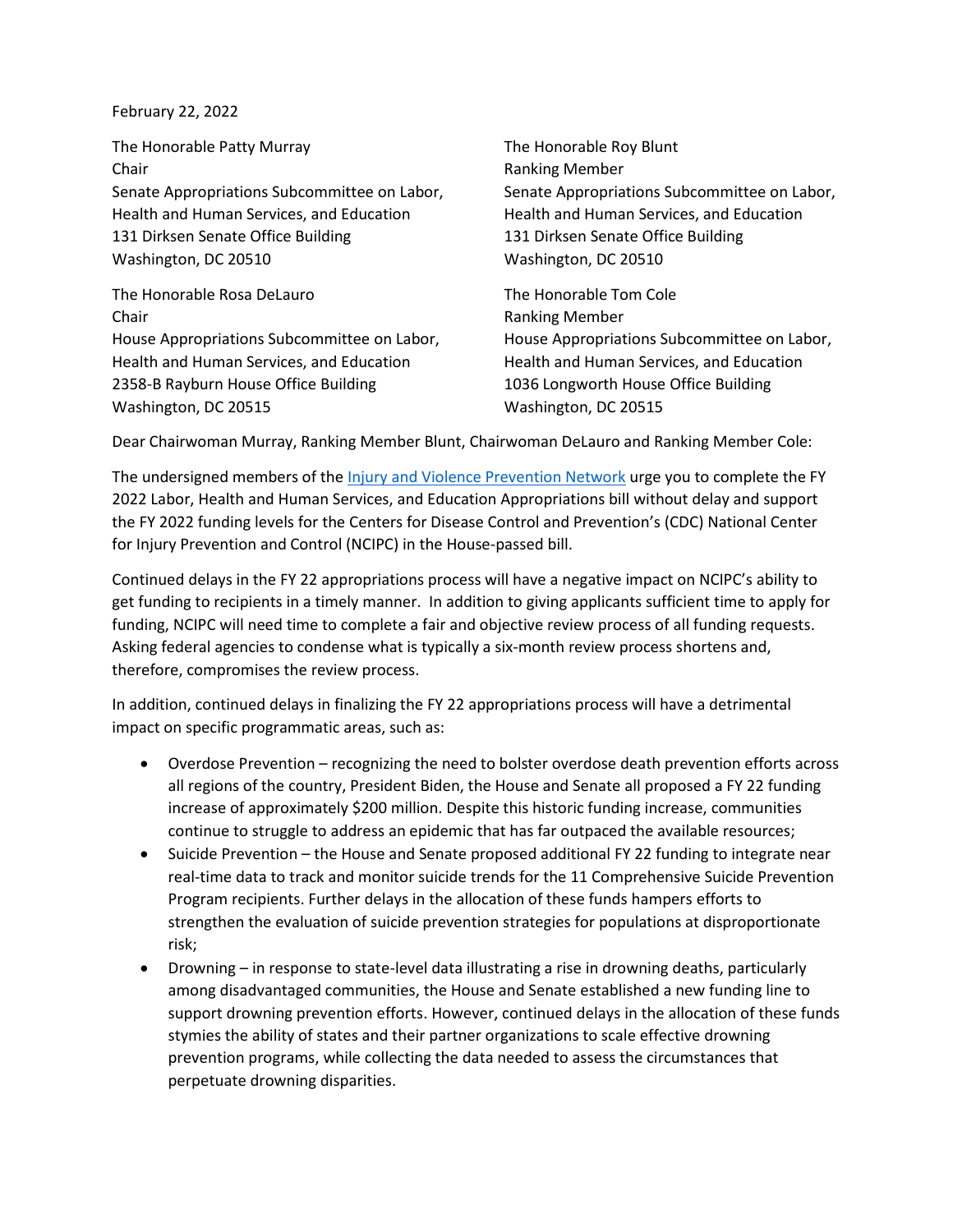To meet the needs of the injury and violence prevention community, the House and Senate took the historic step of proposing an allocation of more than \$1 billion in FY 22 to NCIPC-administered programs. While such a proposed funding allocation will help address wide gaps in injury and violence prevention policy, we urge your support for at least the funding allocations in the House-passed bill to adequately address the need to inject greater resources in state-level injury and violence prevention programs.

Specific new funding allocations in the House-passed bill include:

- \$2 million to fund the National Concussion Surveillance System;
- \$2 million to expand efforts that address Adverse Childhood Experiences (ACEs);
- \$10 million to strengthen the National Violent Death Reporting System (NVDRS);
- \$2 million to grow the Injury Control Research Centers network; and
- \$5 million to bolster domestic violence and sexual violence prevention programs.

Injuries and violence are the leading cause of death during the first four decades of life, regardless of gender, race or socioeconomic status. According to the CDC, every three minutes a person dies from a preventable injury or act of violence, including domestic violence, falls, motor vehicle collisions, homicides, prescription drug misuse and suicide. This accounts for 231,191 deaths, 32 million emergency department visits, and 3 million hospitalizations totaling \$671 billion in health care expenditures, lost pay and productivity. Suicide alone represents \$69 billion of those costs. It is vital that we expand NCIPC's ability to bolster state-based injury and violence prevention efforts across the country.

As efforts to address injury and violence prevention have long garnered bipartisan and bicameral support, we ask that you complete the FY 22 Labor, Health and Human Services, and Education Appropriations and support the FY 22 funding levels for NCIPC in the House-passed bill. Please feel free to contact Paul Bonta, Director of Government Relations for the Safe States Alliance, at [Paul.Bonta@SafeStates.org](mailto:Paul.Bonta@SafeStates.org) should you have any questions or wish to discuss this further.

Sincerely,

American Academy of Pediatrics American Physical Therapy Association American Psychological Association American Public Health Association Association of Maternal & Child Health Programs Association of State and Territorial Health Officials Big Cities Health Coalition Brain Injury Association of America Child Injury Prevention Alliance Child Welfare League of America Committee for Children